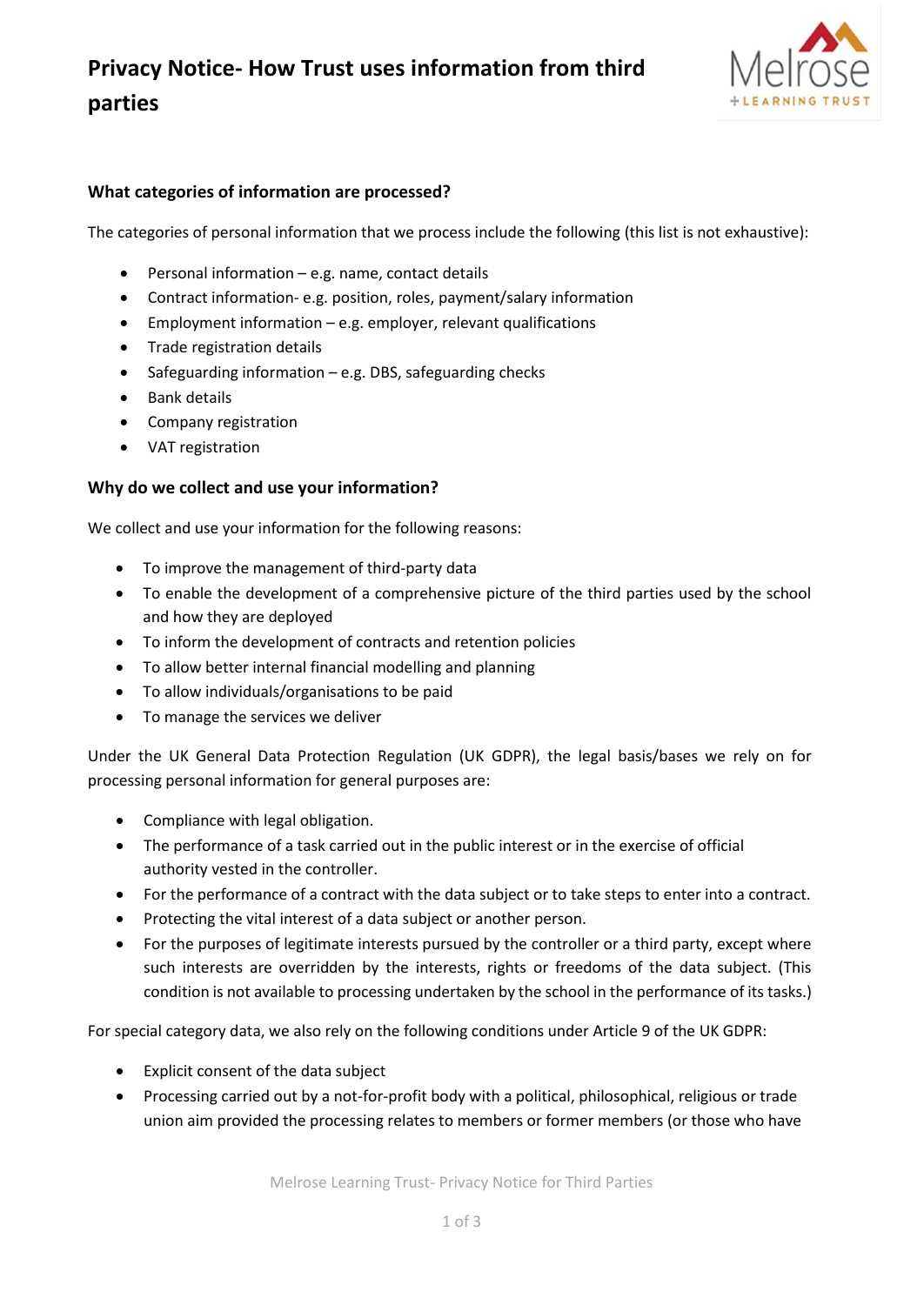# **Privacy Notice- How Trust uses information from third parties**



regular contact with it in connection with those purposes) and provided there is no disclosure to a third party without consent.

• Processing relates to personal data manifestly made public by the data subject.

### **How do we collect your information?**

We collect your personal information via the following methods:

- Contracts and enquiry forms
- DBS Information
- Employment forms
- Invoices

Data relating to third parties is essential for the school's operational use. Whilst most of the information you provide us is mandatory, some of it is requested on a voluntary basis. To comply with the UK GDPR, we will inform you at the point of collection whether you are required to provide certain information to us or if you have a choice.

### **How do we store your information?**

Your personal information is retained in line with the Trust's Data Protection policy, which can be found on our Trust and schools' websites.

For more information about how we securely store your information, please see the school's Data Protection Policy.

### **Who do we share your information with?**

We routinely share your information with:

• The DfE

### **Why do we share your information?**

We do not share information about you with anyone without your consent, unless the law and our policies allow us to do so.

#### **Sharing with the DfE**

We share information about third parties with the DfE for the purpose of purpose and lawful basis.

Any information we share with other parties is transferred securely and held by the other organisation in line with their data security policies.

### **What are your rights?**

You have specific rights to the processing of your data; these are the right to:

Melrose Learning Trust- Privacy Notice for Third Parties